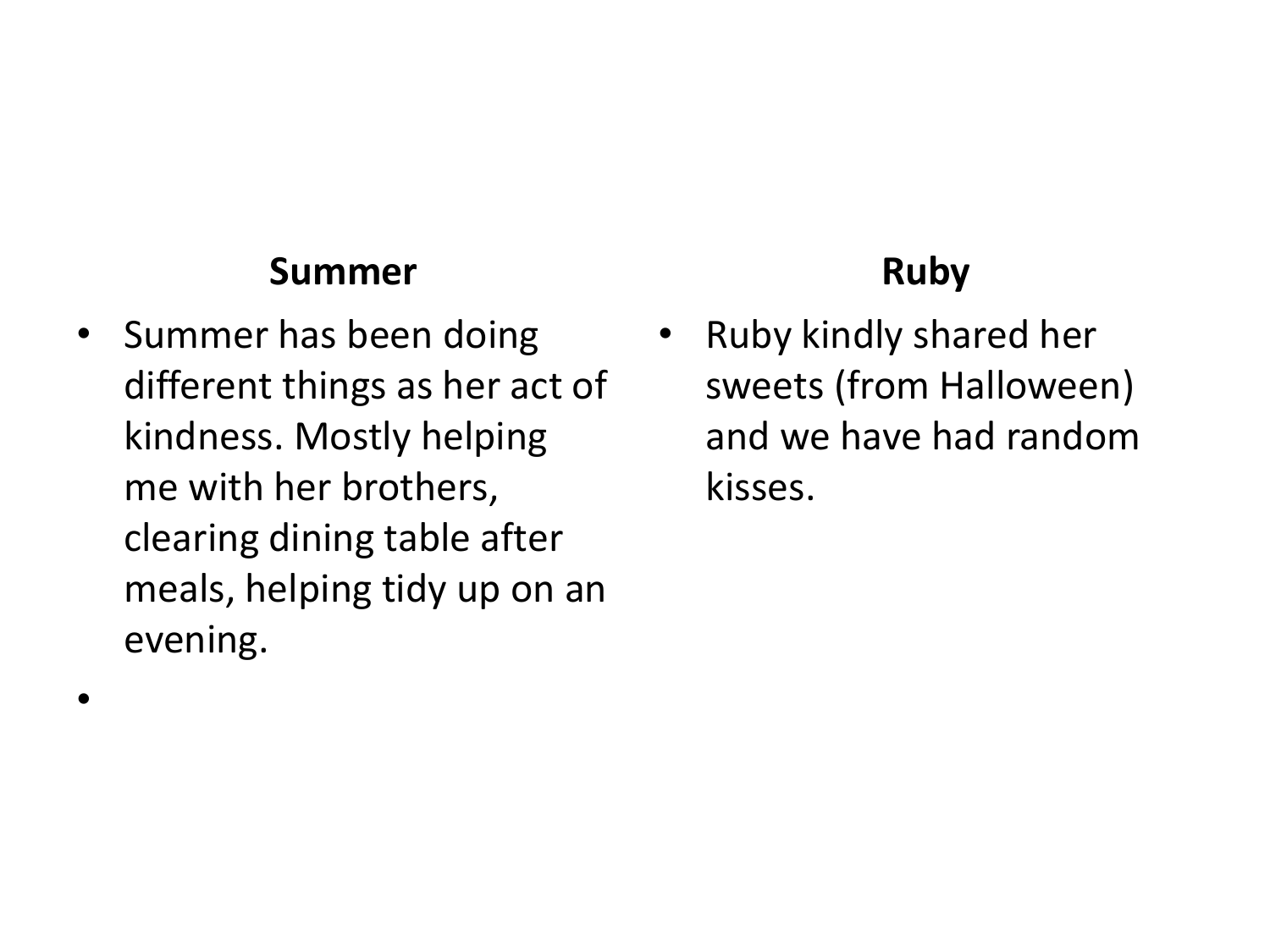# Eloise

• Eloise is thankfully a very kind and considerate little lady (although she has her moments); here she is loading the dishwasher. We had plenty of unexpected cups of tea over the weekend and Eloise was even found helping Oscar with his reading and spellings!

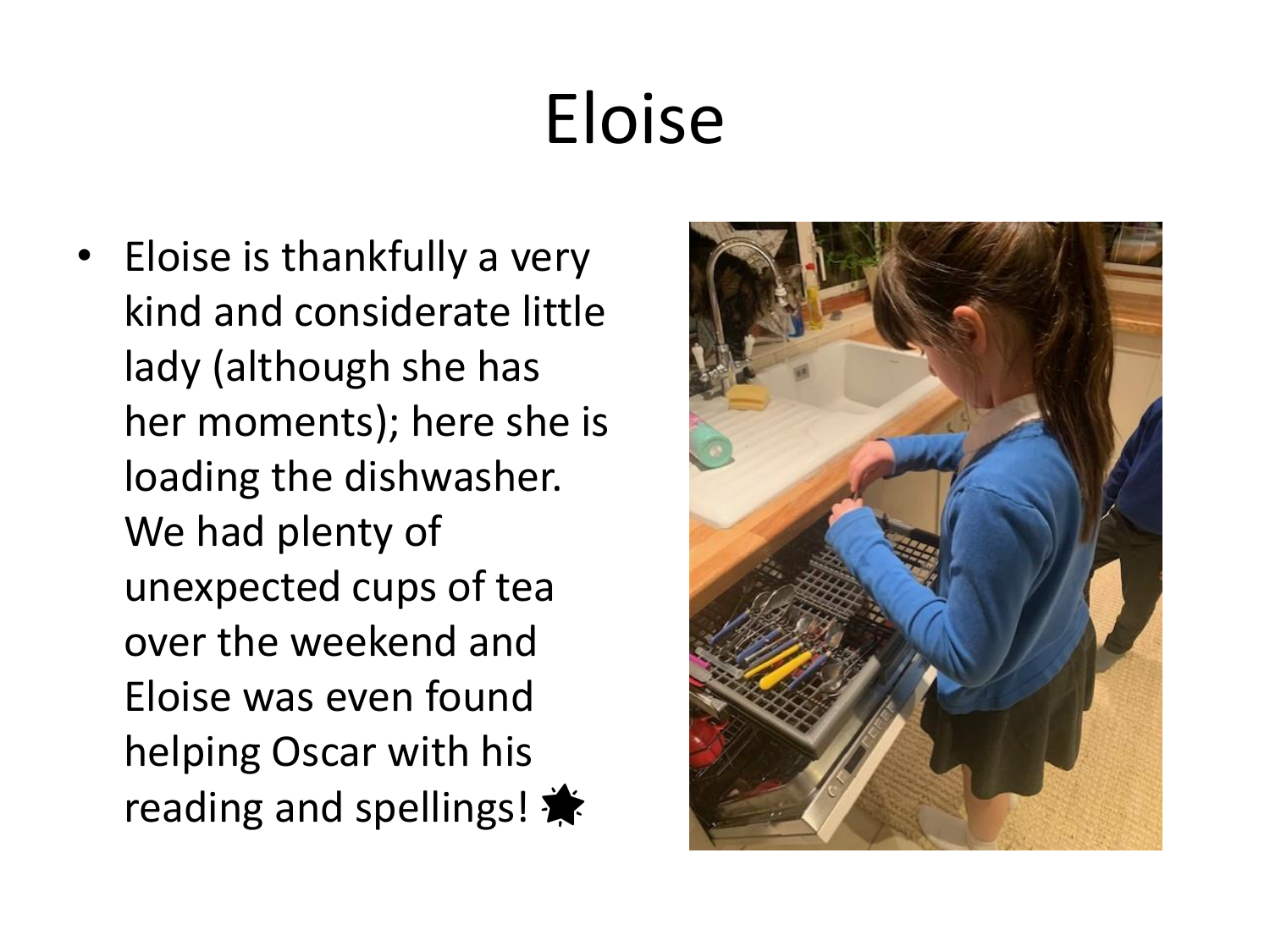### **Otto**

- Otto has been being extra kind to Laila-Beth. On Saturday he agreed to have a sleepover with Laila-Beth in his bedroom and let her sleep in his bed and he's slept on a mattress on the floor.
- On Sunday he let Laila-Beth wear done if his football shorts and top and played football with her in the garden.
- He also put his muddy clothes from a bike ride in the washing machine and put the powder and fabric conditioner in ready to wash it.

#### **Natasha**

• Natasha has been kind for her homework task over the weekend with tea-making :-) and unprompted tidying of her bedroom.